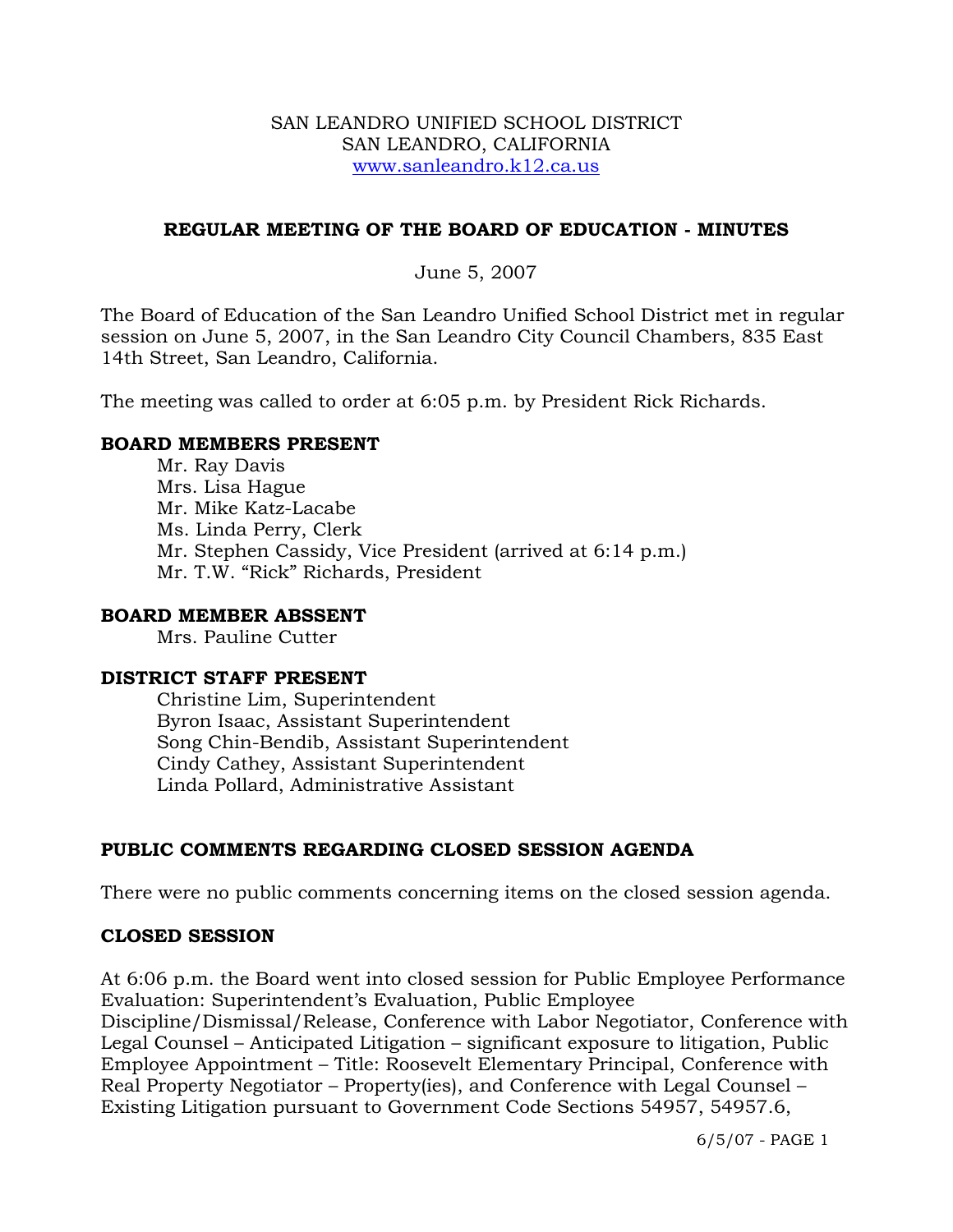54956.(b), and 54956.9. It was determined that there was no need for Student Expulsions. The closed session was adjourned at 6:58 p.m.

The Board returned to open session at 7:05 p.m. with the Pledge of Allegiance to the Flag. President Richards said the Board had been in closed session and had taken the following action:

• On a motion made by Mr. Davis and seconded by Mr. Katz, the Board appointed Victoria Forrester as Principal of Roosevelt Elementary School by a 6-0 vote. Trustee Cutter was absent.

## **APPROVAL OF AGENDA**

On a motion made by Mr. Davis and seconded by Ms. Perry, the Board approved the agenda for the regular meeting of June 5, 2007, by a 6-0 vote. Trustee Cutter was absent.

#### **PRESENTATIONS**

- \* Certificate of Commendation was presented to Damiya Jones, for receiving a Cultural Pursuit Student Achievement Award from the Southern Alameda County Alliance of African American Educators at the 3rd Annual Award's Ceremony on April 29, 2007.
- \* Certificate of Commendation was presented to Alda Nguyen for being selected Eden Area Regional Occupational Program "Student of the Month" for April 2007.
- \* Certificates of Commendation were presented to the following people in recognition of all their time and effort spent towards the success of San Leandro High School's musical production of *Grease*:

| Directors<br>Megan McKinley, Director<br>Liz Setzer, Vocal Director<br>David Leese, Orchestra Director            | Choreographer<br>Bryant Cash-Welch                                                                                                                       | <b>Stage Manager</b><br>Gabriele Koizumi   |  |
|-------------------------------------------------------------------------------------------------------------------|----------------------------------------------------------------------------------------------------------------------------------------------------------|--------------------------------------------|--|
| Sound and Light Director<br>Jono Weinberg                                                                         | SLHS Producer<br>Claire McKean                                                                                                                           | <b>Sets</b><br>J.P. Frary                  |  |
| Costumes<br>Carrie King<br>Karen Koizumi<br>Caeli Koizumi<br>Lisa Hague<br>Carla Schulthesis-Gerry<br>Laurel Rice | <b>Stage Crew</b><br>Andrew Garcia<br>Liz Sommer-Reid<br>Daniel Stein<br>Lola Ridgell<br>Linda Chew<br>Leanne Hackett<br>Melonie Moran<br>Phenisha Blake | Spots<br>Jennifer Rogers<br>Evan Torkelson |  |
| Behind the Scenes                                                                                                 |                                                                                                                                                          |                                            |  |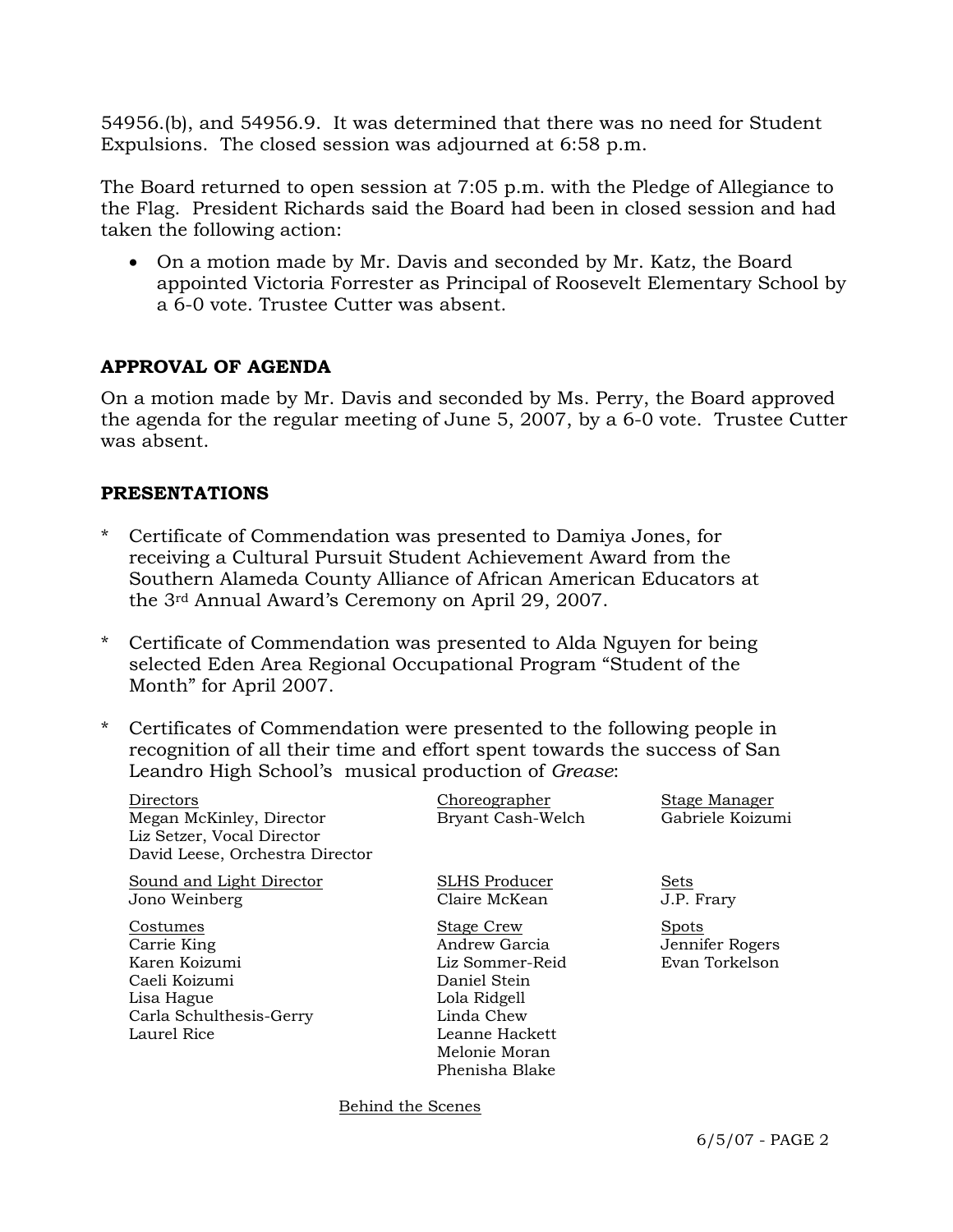Amy Furtado, Principal Rachel Marchetti, Program Pat Mahoney, J.C. Paper Elaine & Norman Tesorero, T-Shirts Jeni Engler, Publicity Antonio Castellanos, Custodian Joe & Rilia Sanders, Snack Bar Joanne Oshida, Parent Coordinator Carla Schulthesis-Gerry, Parent Coordinator & Costumes Paul & Jane Davis, Budget Molly Goin, Set Designer Saul Schultheis-Gerry, Musical Theatre Board Member

\* Certificates of Commendation were presented to the following people in recognition of all their time and effort spent towards the success of Bancroft Middle School's musical production of *Beauty and the Beast*:

| Musical and Orchestra Director Kathy Maier        |                                                                  |
|---------------------------------------------------|------------------------------------------------------------------|
|                                                   |                                                                  |
|                                                   |                                                                  |
|                                                   |                                                                  |
|                                                   | Jason Proctor                                                    |
| Lighting Designer  Pat Brandon                    |                                                                  |
| Light Technician  Richard Palmer, Shannon Schultz |                                                                  |
|                                                   | Make-Up Artist Mandy Lapum, Penny Lapum, Jessica Gorham          |
|                                                   |                                                                  |
|                                                   |                                                                  |
| Sound Engineers  David Staats, Tom Chesire        |                                                                  |
| Company Photographer  Linda Fischer-Werk          |                                                                  |
|                                                   |                                                                  |
|                                                   | Costumer Stitcher Joan Porter, Liz Schultz, Melody Tannom, Vicki |
|                                                   | Woolworth, Chantay Bullins, Marge Andres,                        |
|                                                   | Gabriele Koizumi, Annabelle Garcia, Kim                          |
|                                                   | Liljequist, Laura Bruce, Jaqui Diaz, Tina Niato,                 |
|                                                   | Marge Diaz                                                       |
| Program Design &  Wendy Alder                     |                                                                  |
| Construction                                      |                                                                  |
|                                                   |                                                                  |
|                                                   | House Manager Jenny Engler, Tina Niato, Starla Mason             |
|                                                   |                                                                  |
| Snack Bar Coordinator Elaine Tesorero             |                                                                  |

- \* Certificate of Commendation was presented to Roosevelt Elementary School first grade teacher Karen Koizumi for being named "Teacher of the Year" by WalMart. The "Local Teacher of the Year" honor is awarded by each WalMart, Sam's Club, Neighborhood Market and DC store to an outstanding teacher in their area during National Teacher Appreciation Week in May.
- \* Certificates of Commendation were presented to members of the following five Conceptual Design Teams: PGE Parking Lot, 9th Grade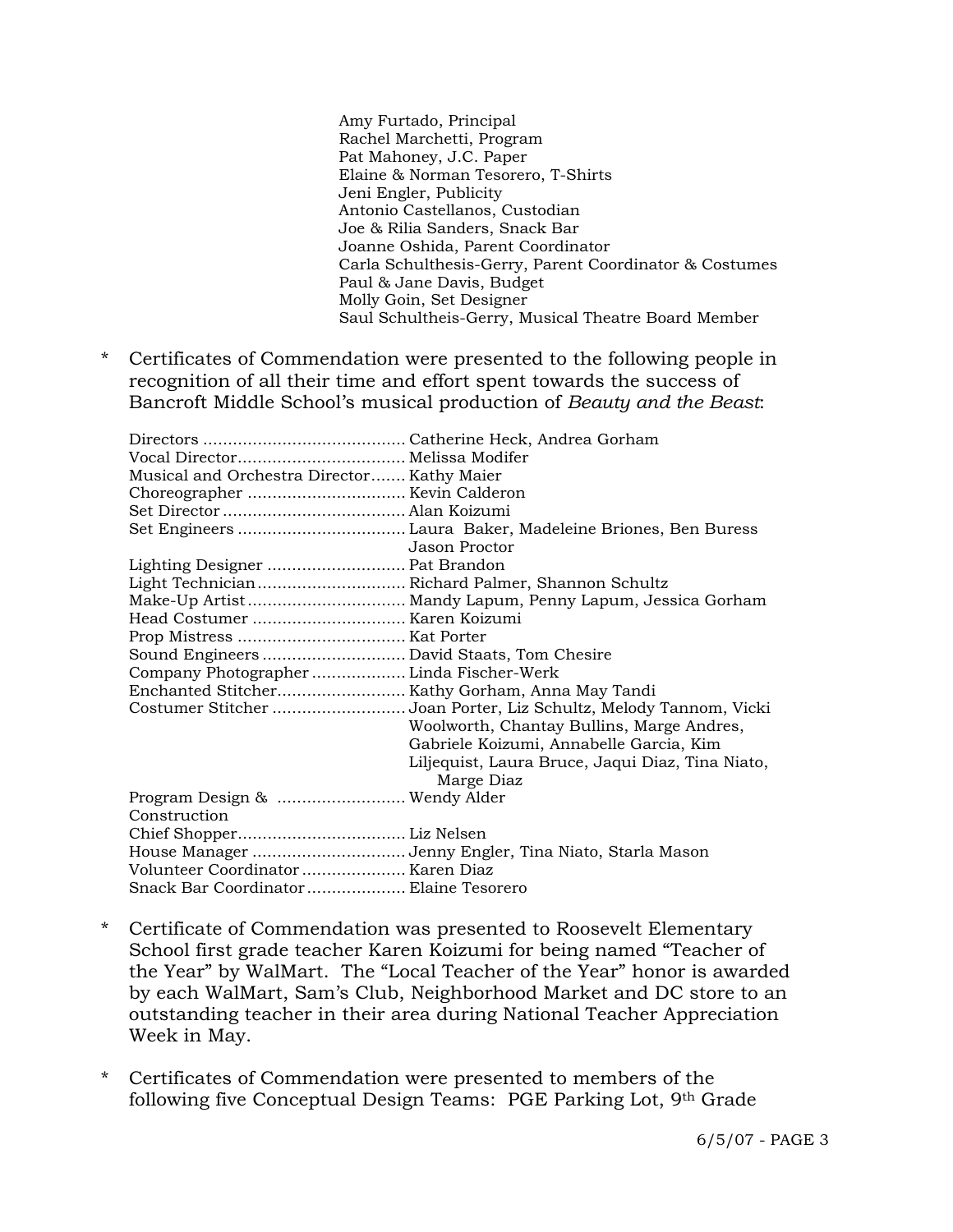Campus, Arts Education Center, San Leandro High School Library Expansion, and Career Technical Education/Industrial Arts Building.

| 9th Grade Campus        |                               | <b>PGE Parking Lot</b> |
|-------------------------|-------------------------------|------------------------|
| Cindy Cathey, Lead      | Pete Lismer                   | Mike Murphy, Lead      |
| Wendy Ponder, Co-Lead   | Luis Mendoza                  | E. Oscar Borin         |
| Mary Beth Barloga       | Alexandria Monroe             | Reh-Lin Chen           |
| Sally Barros            | James Monroe                  | Keith R. Cooke         |
| Tony Breslin            | Maureen Moran                 | <b>Brad Gardiner</b>   |
| <b>Billy Campbell</b>   | Ellen Muir                    | Susan Herrera          |
| Siobhan Cohee           | James Nguyen                  | Deidre Mercedes        |
| Miguel Enguidanos       | Gustavo Perez                 | Jeffrey Neisse         |
| Fabiola Fernandez       | Sabrina Ramirez               | Janet Plankenhorn      |
| Mike Hassett            | Josh Royal                    | Brandon Wehrly         |
| Hanson Hom              | Farianna Rubio                |                        |
| Alton Jefferson         |                               |                        |
|                         | Matthew Shew                  |                        |
| Michelle Johnson        | Gerald Shovlin                |                        |
| Telia Jones             | Carmen Sullivan               |                        |
| Alan Koizumi            | Jeannette Wood                |                        |
| Kyle Liljequist         | Sarah Wilson                  |                        |
| Arts Education          | <b>SLHS Library</b>           | Career Technical       |
| Center                  | Expansion                     | Education/Industrial   |
| Judith Cameron, Lead    | Byron Isaac, Lead             | Arts Building          |
| Julianna Sikes, Co-Lead | Roxanne Ansolabehere, Co-Lead | David Lorden, Lead     |
| Karla Ball              | Alan Alonzo                   | Daniel Chaja, Co-Lead  |
| Jackie Bassman          | Amy Cassidy                   | J.P. Frary             |
| Tony Breslin            | Marie Duffey                  | Irene Fujii            |
| Audrey Brown            | Miguel Enguidanos             | Jerry Heverly          |
| Susan Criswell          | Margaret Halland              | Alton Jefferson        |
| Jeni Engler             | Alton Jefferson               | <b>Andrew Shyers</b>   |
| Tony Farley             | Kathy Neisse                  | Carmen Sullivan        |
| Irene Fujii             | Melody Tannam                 | Robert Volpa           |
| Alexs Gilmete           | JoEllen Thompson              |                        |
| Diana Gentry            |                               |                        |
| Phil Hargrave           |                               |                        |
| Charlie Ho              |                               |                        |
| Carolyn Knudston        |                               |                        |
| Alan Koizumi            |                               |                        |
| Maisa Morrar            |                               |                        |
| Claire McKean           |                               |                        |
| Mark Moash              |                               |                        |
| Chad Pennebaker         |                               |                        |
| Leo Ray-Lynch           |                               |                        |
| Sid Schoenfeld          |                               |                        |
| Ammar Sahelli           |                               |                        |
| Steve Speyer            |                               |                        |
| Maria Vega              |                               |                        |
| Kurt Weidmann           |                               |                        |
| Geno Yun                |                               |                        |

- \* Certificates of Commendation were presented to National Board Certified Teachers, Ruby Smart and Karla Ball.
- \* San Leandro Adult School Principal Susanne Wong shared an uplifting DVD depicting the historical journey of the Adult School Program through the diverse faces of the students the Adult School serves from preschool to lifelong learners.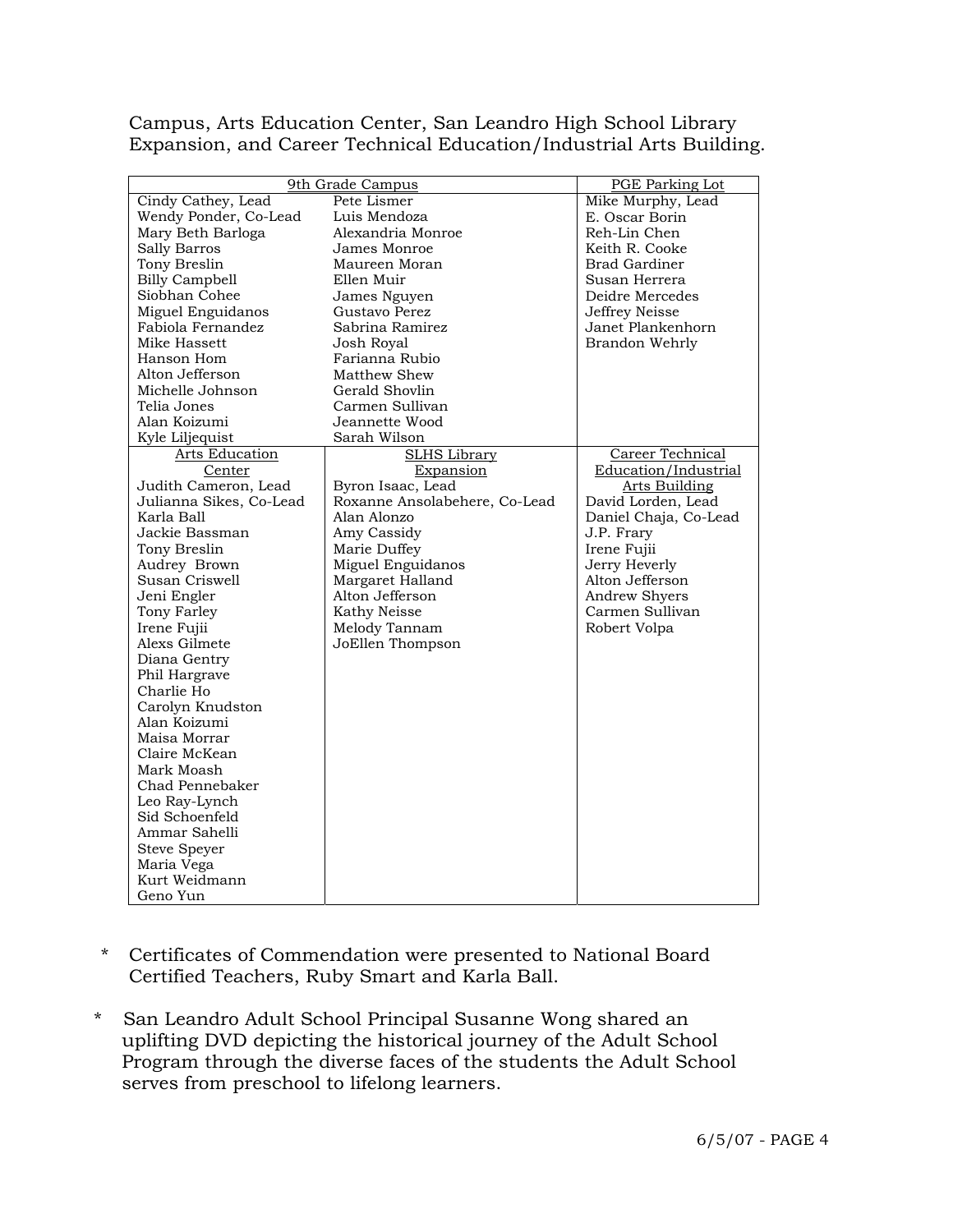Ms. Wong, along with Vice-Principal Bradley Frazier, then shared program data, Workman Investment Act (WIA) Grant student outcome information, and Adult School enrollment including a chart illustrating the percentage of students served by the Adult school in the following areas:

- 1237 English as a Second Language (ESL) students (33% of enrollment)
- 1178 older adults, or lifelong learners, which helps them stay active and involved in their community (27% of enrollment)
- 505 students in Career Technical Education classes (10% of enrollment)
- 333 students working towards their High School Diploma or GED (9% of enrollment)
- 449 students in Community Interest Education (6% of enrollment)
- 174 students in Parent Education (4% of enrollment)

 Three San Leandro Adult School students shared how their adult school experience has made a difference in their lives:

- Marcine Willard said that the Lifelong Learner Program educated her on focusing on ways towards better health, adding that "the people you meet become your friends with common goals".
- Cherrie Moore, a diploma student, said her experience awarded her an opportunity to write for the recently launched San Leandro Adult School newsletter, *The Student Voice*. (Copies of which were distributed to the Board) and that she would soon be working towards her goal to become a teacher by continuing her education at Chabot College and Cal State East Bay.
- Veronica Jauregui said that the Even Start Program not only made a difference in her life, but that of her family. Her son has become more confident; she earned her GED, and has been working for the Adult School for two years.

 Principal Wong updated the Board on the timeline and program offerings that would be offered through the partnership with Chabot College.

 Regarding Washington Elementary School's Pre-K program, Ms. Wong indicated that because the current instructor would not be continuing in that capacity, and space availability, there were currently no plans to continue the program; however, parents who wished to have their child participate in a pre-K program and qualified, were being encouraged to enroll in the Even Start program or even consider the Broadmoor Parent Pre-School or the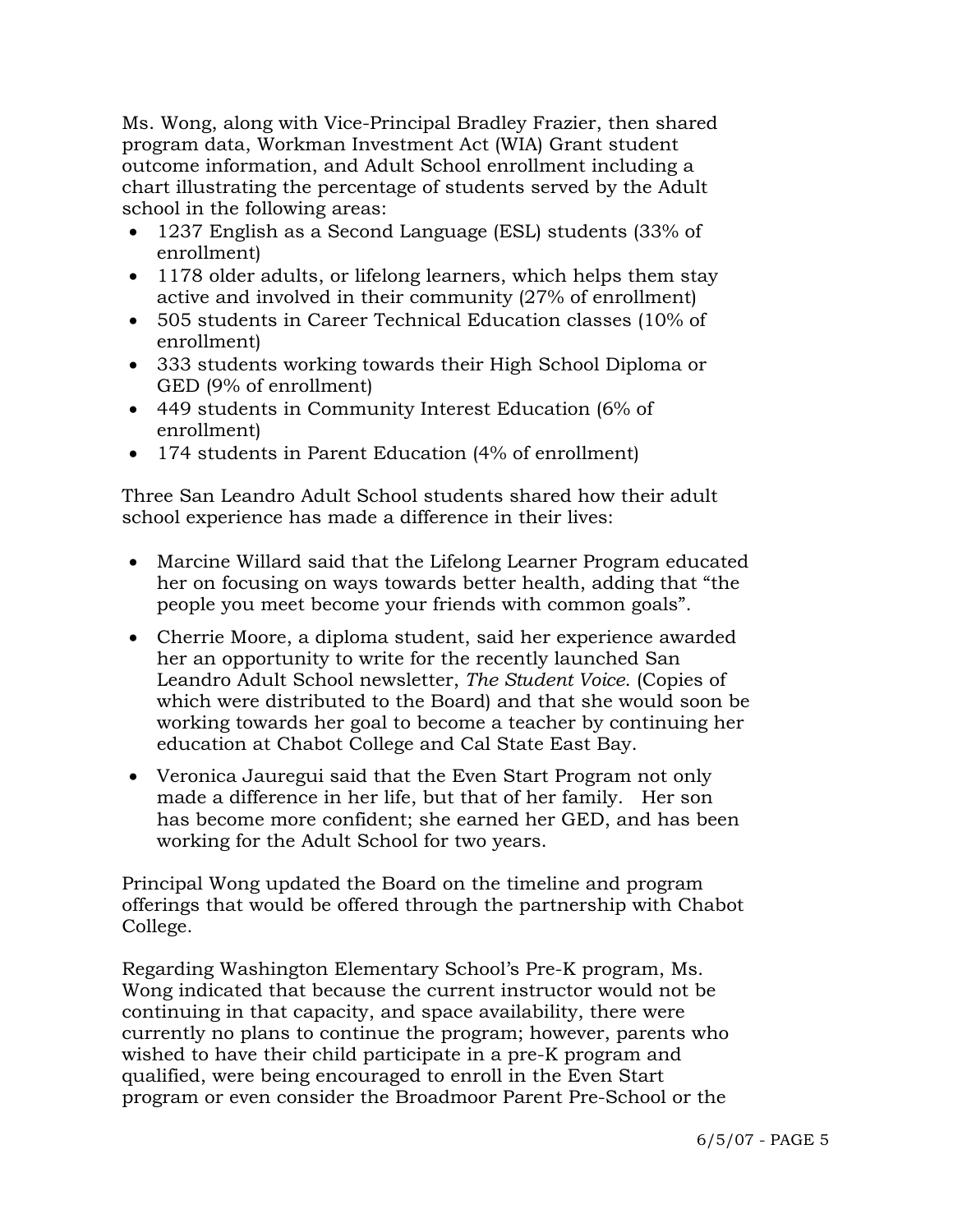toddler program at the Methodist church.

 Ms. Perry thanked the Adult School staff for the history and "flashes of memory" and commended everyone who has been part of this community-building journey.

\* Newly appointed Assistant Superintendent of Business Services Song Chin-Bendib was introduced. She explained that the May Revise represents the Governor's final recommended budget, adding that this was more of a 'maintenance of effort" year, and not a year for great gains.

 She explained that the May Revise included an increased COLA funded, more money for career-technical education, nutrition, teacher preparation, preschool and school safety, no current-year cuts, some new categorical programs, and transportation shift modified. However she said that the Legislative Analyst's Office (LAO) had identified a \$350 million error in ongoing equalization funds for the 2007-08 budget.

 What was not included in the May Revision, were no additional equalization, no COLA on the federal share of special education COLA, child care shift still proposed, no funding for mandates, budget- year deficits in hourly programs, and declining enrollment relief.

 Ms. Chin-Bendib cautioned that the collapsing "subprime" mortgage market, slowing of construction employment and gas prices could be some troubling areas that may affect the budget; however, unlike last year, there were few external pressures to prevent there from being an on-time budget, only time would tell. She said staff would return with an update following the Governor's conference sometime in August.

 The Board asked clarifying questions and shared concerns regarding LAO adjustments, and the effect to the District if the budget was late which were addressed by Ms. Chin-Bendib.

 Ms. Perry provided some additional insight based on the information and discussion from the CSBA Legislative Action Conference she attended following the release of the May Revise, as well as a just released update.

 Mr. Cassidy noted that he would not be able to attend the June 19 Board meeting when the Adoption Budget was scheduled to be presented to the Board. To that end, he suggested that as the budget is being crafted, ways to achieve cost-savings such as "freezing" consultant contracts be taken into consideration, adding that this would be the time to begin the open dialogue with the unions regarding the financial challenges facing the District.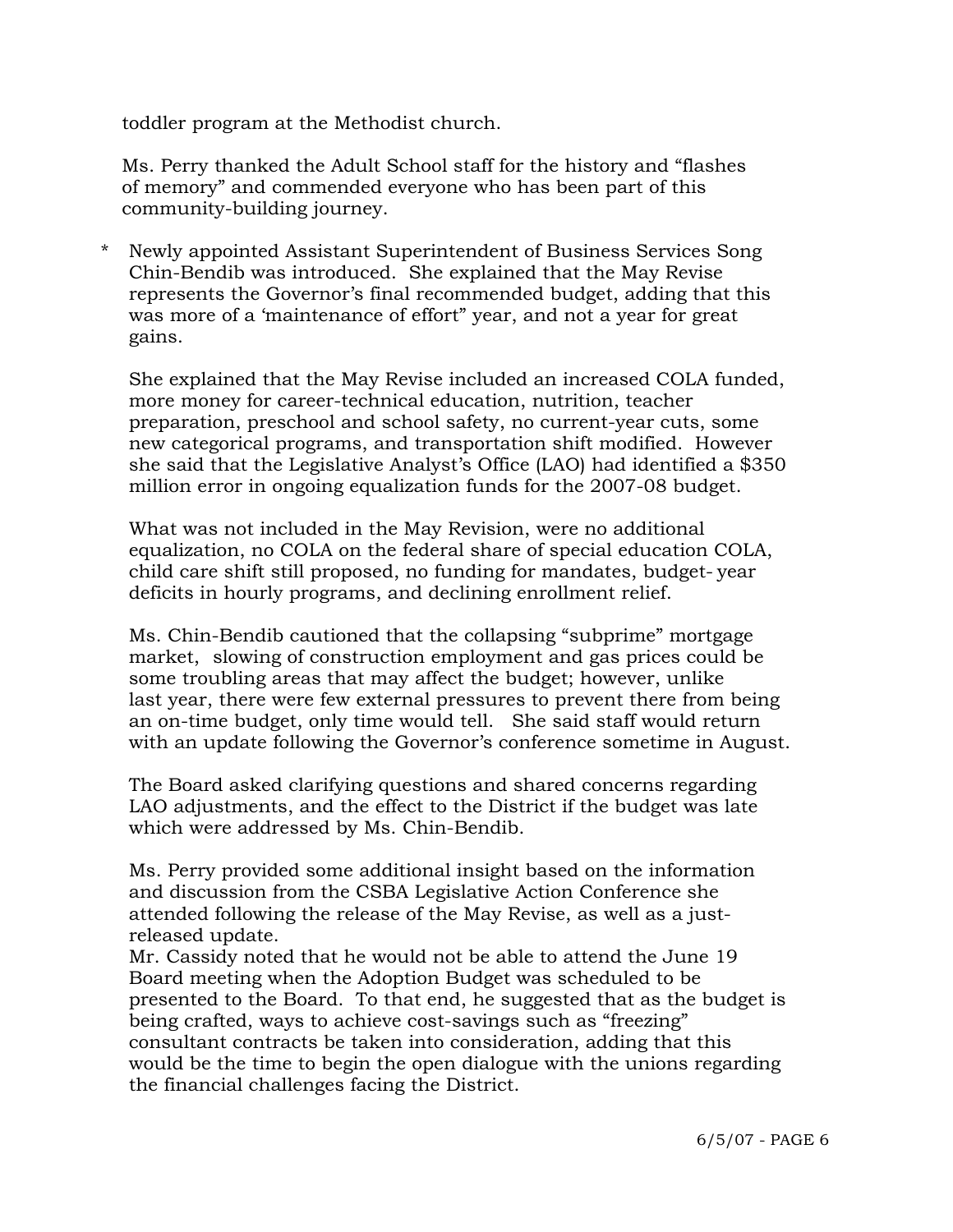Mr. Richards thanked Ms. Chin-Bendib for the presentation and looked for forward to reviewing the Adoption Budget at the upcoming Finance Committee meeting.

**REPORTS 8:00 pm Time Specific**  Student Representatives' Reports – San Leandro High School representative Rachel Whyte updated the Board on the end-ofthe-year activities at the high school. For those interested in improving your dribbling, shooting, passing and rebounding, Speed Basketball Camp is coming to the high school this summer and applications are available at the PE office. Summer assignments are available for next year's honors and AP students. The Spring festival was today featuring food, fun, and a dunking booth. Seniors have begun participating in many end-of-the-year events and are preparing for graduation. The SLAM Academy "SLAMMY" Awards Ceremony is taking place tonight at the Marina Community Center. The Business Academy graduation will be Thursday, May 7, at the Marina Center. Senior graduation is June 12, 5 p.m. at Cal State East Bay, and the After Grad Party will be on the USS Hornet.

# **PUBLIC TESTIMONY ON NON-AGENDA ITEMS**

None

## **REPORTS**

- 1) Correspondence Clerk Perry reported receipt of the following emails from Jill Stowe regarding Intra-District transfer Administrative Regulations; from Renard Anderson regarding Intra-District transfer memo dated May 24; from Kellie McKeown regarding lottery; from Erin Head regarding playground safety concerns; and from Mike Mandel regarding SLTA Scholarship Tea.
- 2) Superintendent's Report Superintendent Lim announced the following upcoming District and City events:
	- Retirement Recognition Celebration, Thursday, June 7 at 2:30 pm at Madison.
	- Senior recognition, Friday, June 8, 7 p.m.
	- The Cherry Festival Saturday, June 9, from 10-4 p.m. Anyone interested in volunteering, please let her know. The District will have a booth (located on West Estudillo), where all of the Measure B projects and a pictorial of the development of the Bond will be displayed. There will also be an area for children to play and build with recycling art materials.
	- San Leandro High School Graduation, June 12, 5 p.m., Cal State East Bay Amphitheatre
	- Bancroft Promotion, June 13, 2 p.m. Burrell Field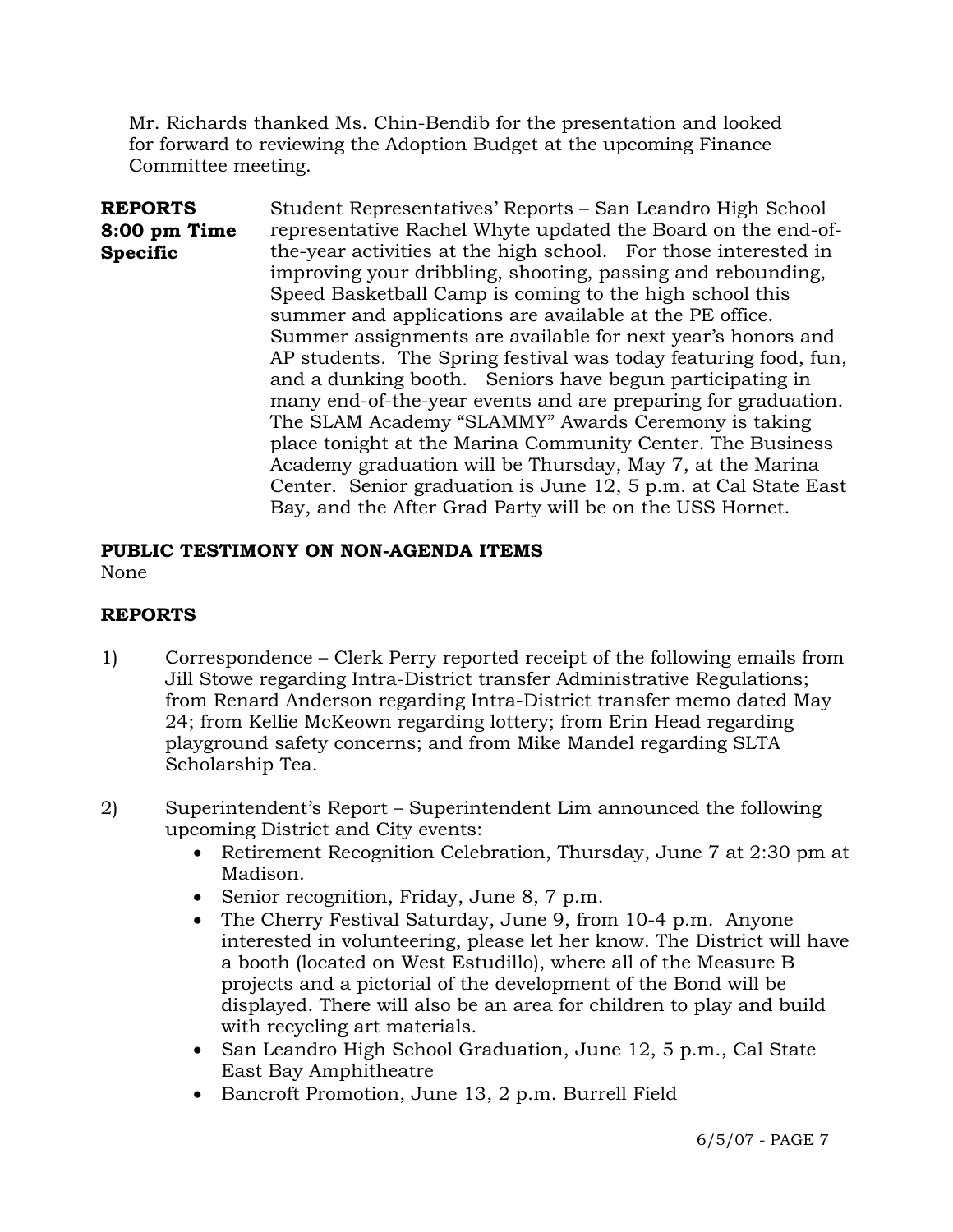• Muir Promotion, June 13, 5 p.m., Burrell Field

Ms. Lim also announced that the San Leandro Equity Team would be a presenter at the statewide ACSA Conference on November 8 at the Santa Clara Conference Center.

In conclusion, she looked forward to a very swift and happy closing of the 2006-2007 school year.

President Richards clarified that the venue for the high school graduation would be in the stadium this year and that parking information would be forthcoming.

- 3) Board Committee Reports
	- City/District Liaison Mr. Cassidy reported that the committee met on May 31. Judith Cameron, Lead for the Arts Education Center Conceptual Design Team, gave a comprehensive update, followed by a discussion with regards to the City's participation, and construction and operating costs.

 Other items discussed included the truancy ordinance, and a "Shape Up San Leandro" program proposal brought forward by Trustee Katz and Councilmember Gregory promoting healthy children. It was requested that the City Manager and Superintendent review the proposal and bring it back to their next meeting for further discussion.

 The committee briefly reviewed the draft agenda for the June 25, 2007, Joint Meeting of the City Council and Board. A Burrell Field update was requested for the next Liaison meeting in July. In addition, it was suggested that the City, and the San Leandro and San Lorenzo school districts' liaison committees meet together to discuss some of these city-wide issues in the fall.

- Facilities/Technology Mr. Davis reported that since last night's Facilities workshop and the agenda items being brought forward tonight, he had nothing further to report.
- Student Board Member Ad Hoc Committee Ms. Perry reported that as a result of a request from San Leandro High School student Rachel Whyte that the Board considered appointing a student representative to the Board, an Ad Hoc Committee was convened and met, along with Rachel and Student Activities Director Nancy Boisivane, at San Leandro High School on May 29. Ms. Perry distributed a copy of the letter, and supporting documents (Education Code 35012, and CSBA Board Bylaw sample 9150) that apply to this issue.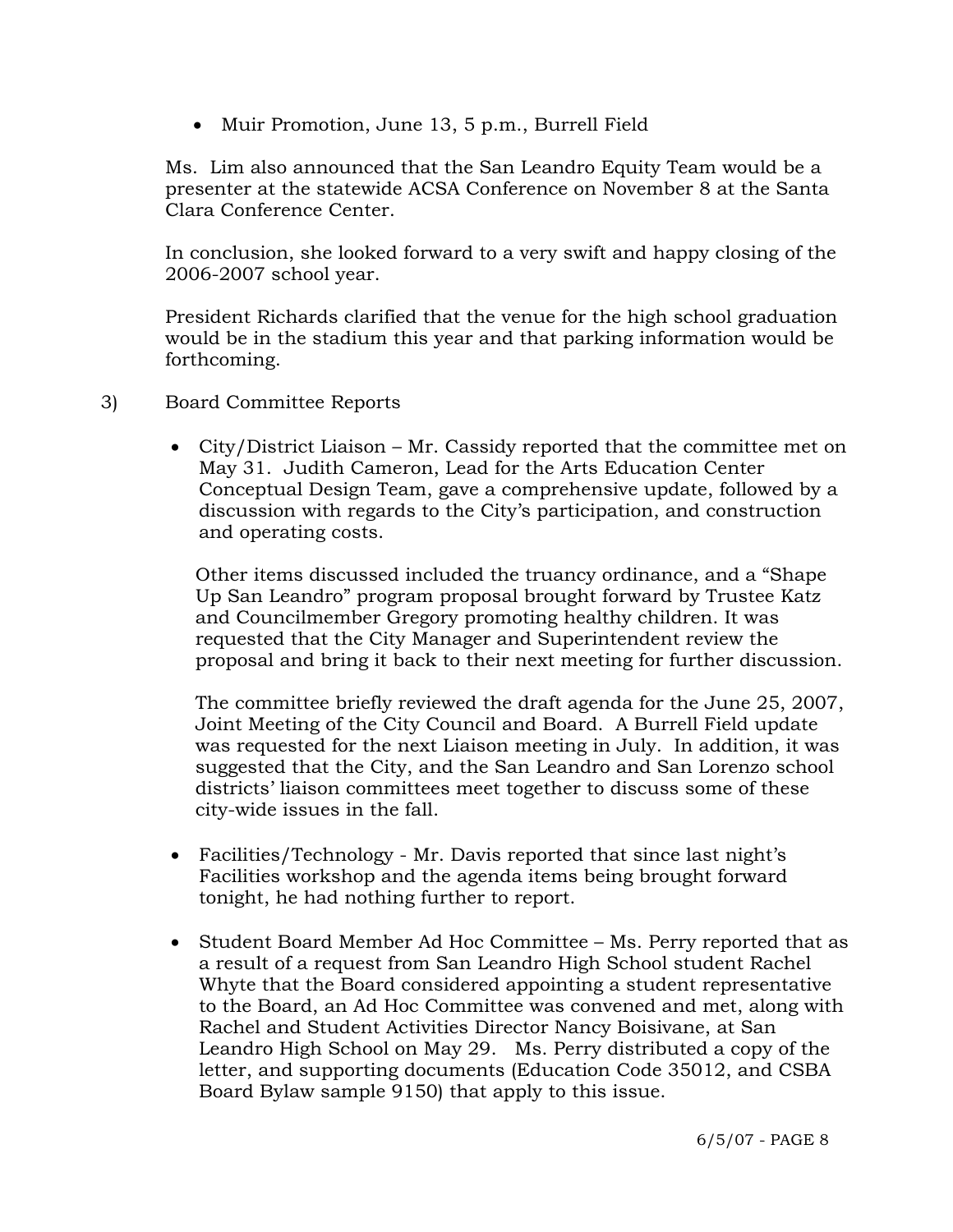She said that should the Board agree to move forward with the committee's recommendations, the committee was scheduled to meet tomorrow, June 6 at 8:30 a.m. at the high school library.

 She reported that the committee was proposing a pilot program commencing September 1, 2007, with the Board receiving updates throughout the year. Students wishing to apply must meet the following criteria: have at least a 2.5 GPA, maintain satisfactory academic progress, have good attendance, with no tardies, or any behavioral problems.

 For the pilot year, junior or seniors would be selected from the honors and AP government classes with the Director of Student Activities overseeing the selection process. After 2008, the committee envisions that the student Board members would be elected to office by the Associated Student Body (ASB) in the spring with the other ASB officers.

 Responding to questions raised by the Board, Ms. Perry said that San Leandro Unified was one of three districts in Alameda County not to have student representation on the Board. In addition, she further explained that student Board members are given preferential voting rights on all matters, except those subject to closed session discussion, by casting his/her vote prior to the official Board vote, which shall not affect the final numerical outcome of a vote. Preferential votes are recorded in the Board meeting minutes.

 It was the consensus of the Board to proceed with the Student Board member pilot program beginning in the fall of September 2007.

## 4) Board Representatives' Reports

- Alameda County School Board Association Ms. Perry reported that the Association met on May 17. She thanked the Superintendent for stepping in and giving a presentation on the District's Equity work.
- Mid-Alameda County Special Education Local Plan Area Ms. Perry reported that the committee's local plan was finalized and was ready to be submitted to the state. On May 23 the following District Special Education teachers were recognized:
	- Connie Ryan, Psychologist, Garfield and Washington Elementary Schools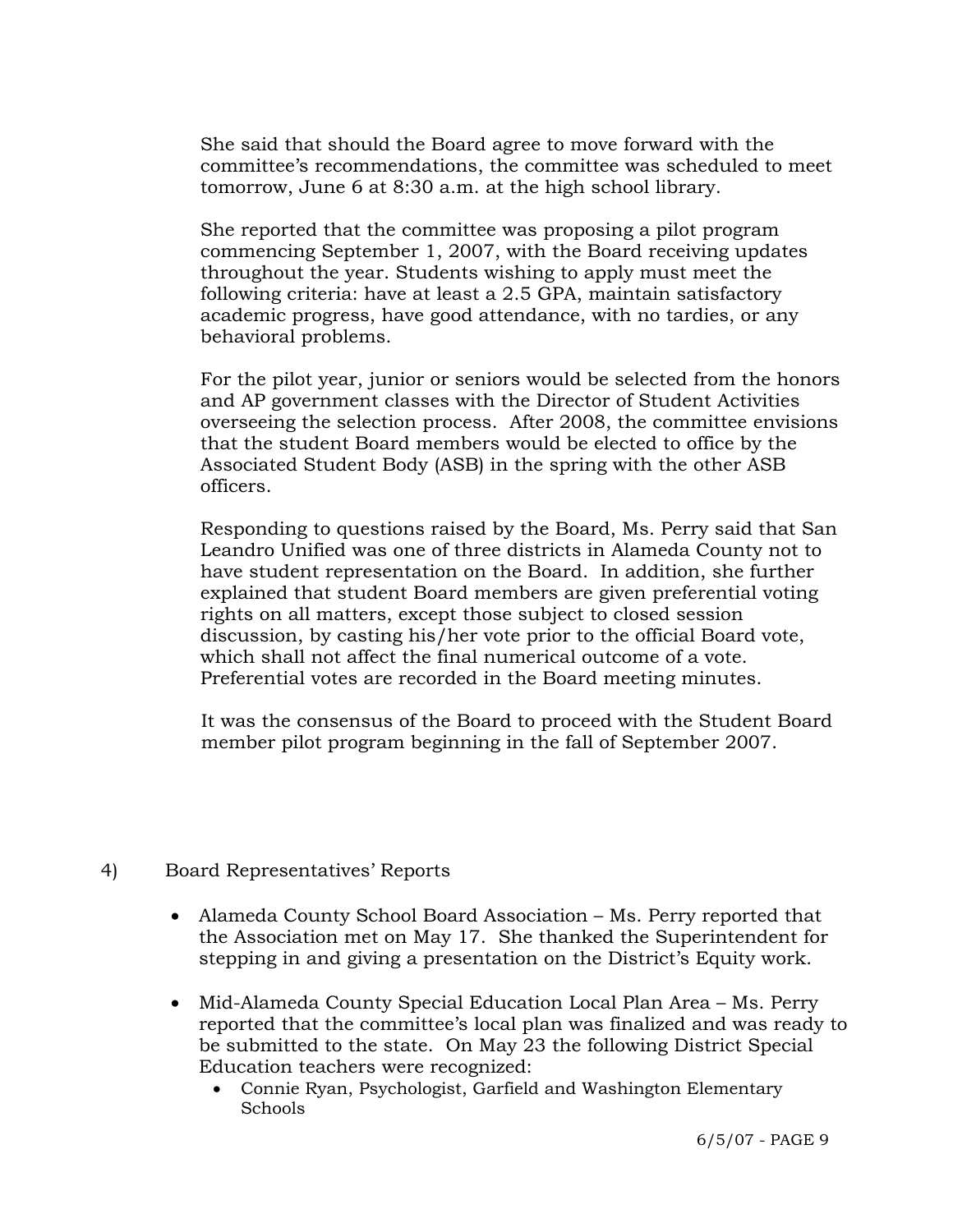- Jane Steele, Learning Handicapped SDC, Garfield Elementary
- Rene Calcagno, Learning Handicapped SDC, Monroe Elementary
- Susan Smith, Severely Handicapped SDC, Muir Middle School

The next meeting will be in October.

#### **CONSENT ITEMS**

#### General Services

- 1.1-C Approval of Board Minutes May 7, 2007
- 1.2-C Approval of Board Minutes May 15, 2007

#### Human Resources

- 2.1-C Acceptance of Person Report
- 2.2-C Resolution #07-22, Variable Term Waiver Request

## Educational Services

- 3.1-C Acceptance of Donations
- 3.2-C Proposed Stipulated Expulsion for Student #28-06/07
- 3.3-C Proposed Stipulated Expulsion for Student #29-06/07
- 3.4-C Proposed Stipulated Expulsion for Student #30-06/07
- 3.5-C San Leandro High School Carl Perkins Career & Technical Education Application for Funding
- 3.6-C Memorandum of Understanding between the San Leandro Unified School District, and the City of San Leandro Recreation and Human Services Departments
- 3.8-C Purchase of Computers for Wilson Elementary School from Categorical Funds

## Business Operations

4.1-C Resolution #07-23, Tax and Revenue Anticipation Notes (TRANS) 2007-2008 Fiscal Year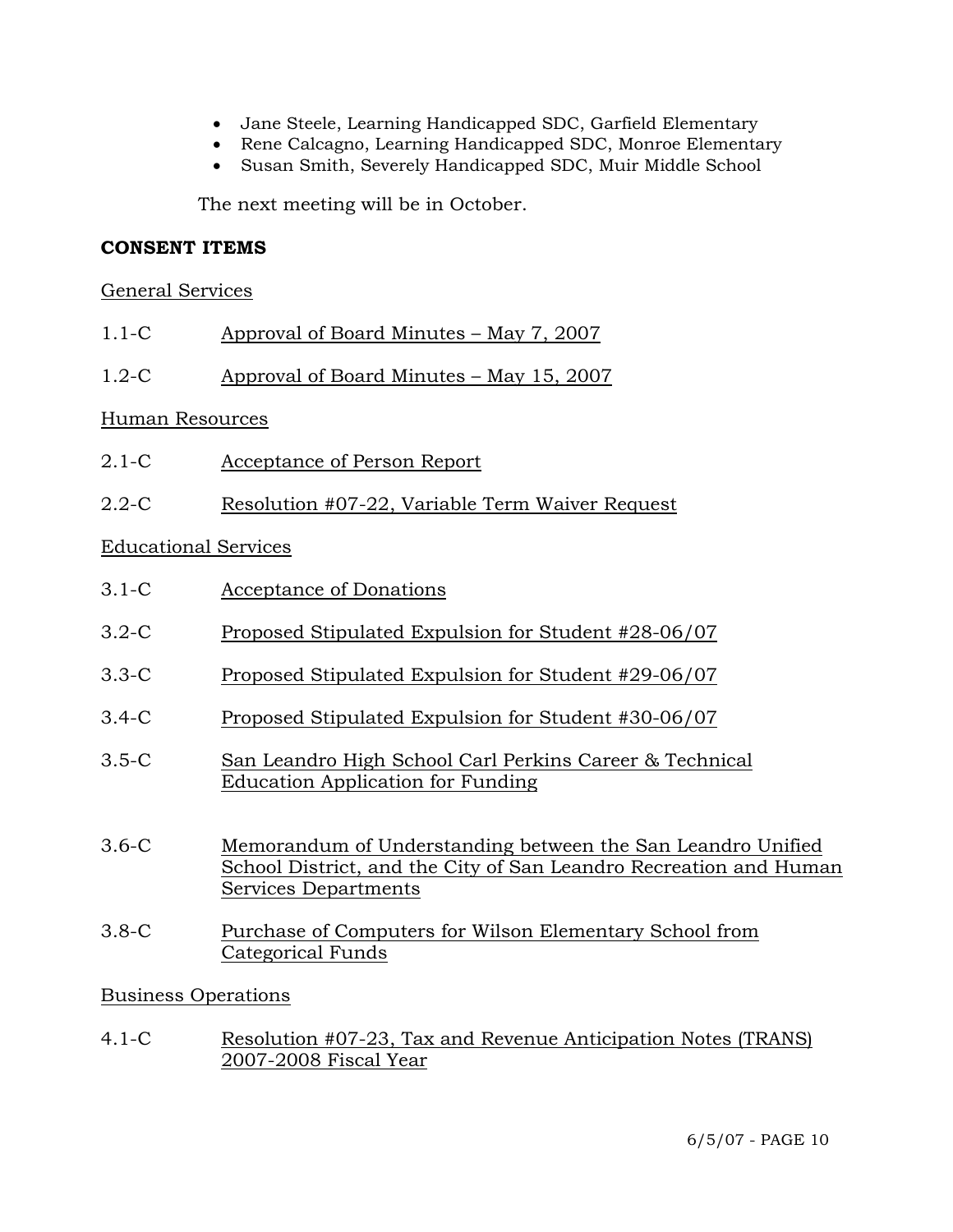## Facilities and Construction

| $5.1-C$ | Architectural Programming Services Contract for the San Leandro<br>High School Library Expansion             |
|---------|--------------------------------------------------------------------------------------------------------------|
| $5.2-C$ | Architectural Programming Services Contract for the San Leandro<br>High School Industrial Arts Renovation    |
| $5.3-C$ | Architectural Programming Services Contract for the San Leandro<br>High School Career Tech Education Project |
| $5.4-C$ | Construction Management Services Contract for Roofing at Garfield<br>and Monroe Elementary Schools           |
| $5.5-C$ | Change Order No. 1, Jefferson Elementary School Fence Project                                                |

On a motion made by Mr. Davis and seconded by Ms. Perry, the Board approved the consent items by 6-0 vote. Trustee Cutter was absent.

## **ADDITIONAL SUGGESTIONS AND COMMENTS FROM BOARD MEMBERS**

- Mr. Katz congratulated the 25 students who were honored by the San Leandro Teachers' Association.
- Ms. Perry reported attending many District events including the BTSA Colloquium on May 17; Roosevelt, McKinley and Jefferson's open houses, and the Wind & Jazz/Choral & Orchestra concerts at San Leandro High School. She was also able to attend the "Wonderful World Assembly" about environmental issues presented by Madison teacher Dale Lew at Monroe, the Jefferson Multicultural Festival, Washington's Science Fair, Roosevelt's International Night, Bancroft Middle School's "Emperors of the World" display, and the San Leandro Teachers' Association Scholarship Awards.

 Ms. Perry provided an update on the activities at the delegate assembly, noting that she had information available about the state budget, and the Board's role with regards to the adequacy campaign. She reminded the members how much she appreciated all of the Board's efforts, asking that "as we celebrate the end of the year, we celebrate all of our achievements."

• Mr. Cassidy showed an interest in receiving summary information with regards to the Adequacy Task Force. He also commented on the following areas: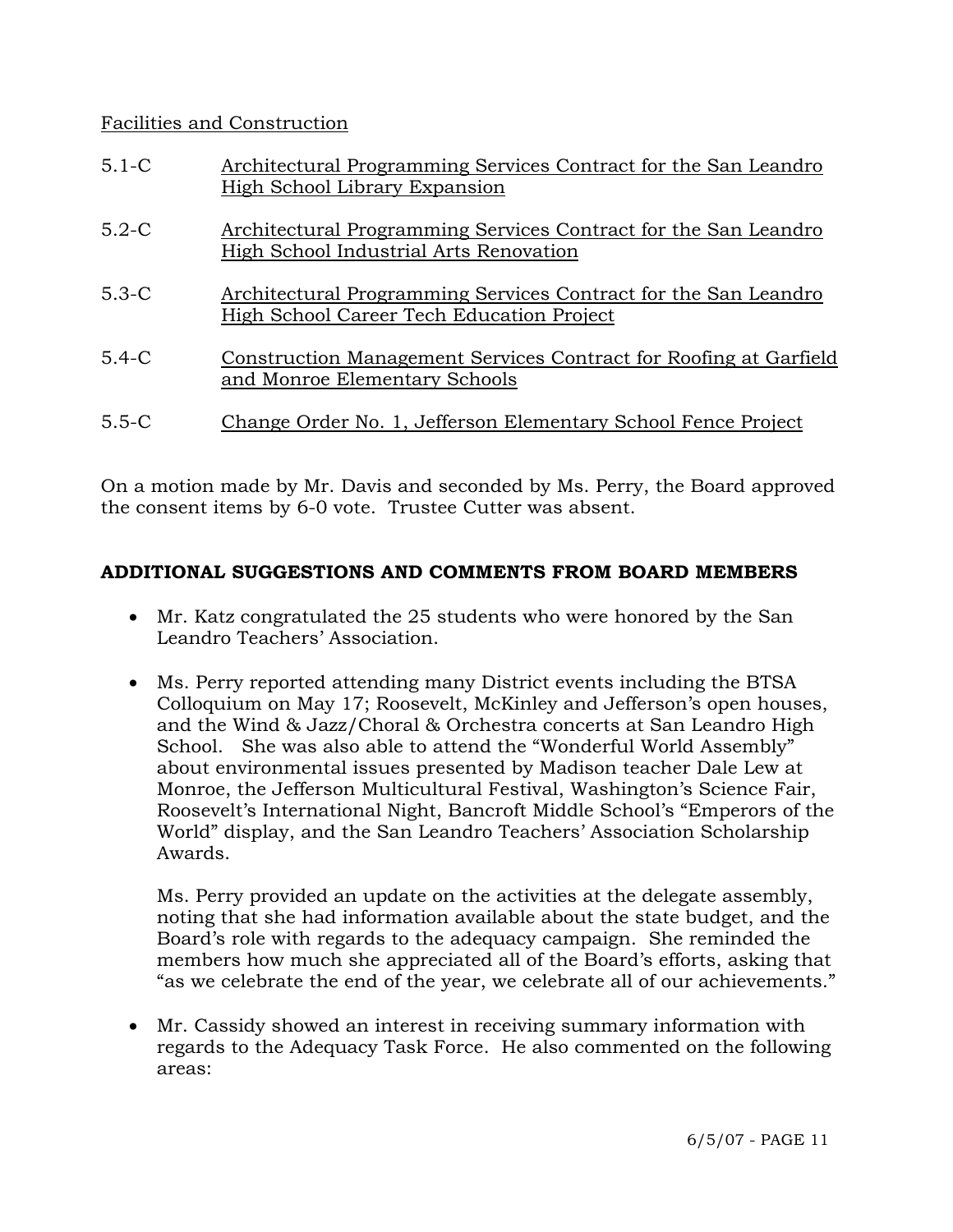Communication: He hoped that a possible City-wide open house (held in conjunction with San Leandro High School's open house), being proposed by the Communication Committee, would successfully bring the community into the schools, noting that another Communication Committee meeting should be scheduled for further discussion. Budget: He asked that a function analysis chart of District spending be developed and included with the Adoption Budget, as he found that to be a very helpful tool in the past.

 Regarding his request for an update on Trustee Hague's suggestion regarding convening a task force to work with unions on educating the District on the budgetary challenges, Superintendent Lim reported that "Sunshining", which is the first step to convening and communicating with the unions, would be on the next Board meeting agenda.

 Facilities: He requested that, sometime in the future, a pie-chart breaking down Measure B cost projections with regards to construction, architects and management firms, and possibly a Measure A comparison be developed, noting that it would helpful to the Citizens Oversight Committee.

 Mr. Cassidy noted that the issue of "bullying" at Bancroft had raised concerns for him regarding safety at both middle schools. He was interested in any intervention programs that are available and requested an update later in the summer. Superintendent Lim noted that "Let's Get Real" was a bullying program implemented at Bancroft a couple of years ago, and that recently Muir received a "Let's Get Real" grant, and was implementing the program at their site. Ms. Lim added that she has spoken with the principal at Bancroft and would be providing the Board with an informational update on bullying.

 NCLB: In response to Mr. Cassidy, Ms. Perry provided a brief NCLB update; noting that she was expecting a NCLB position paper from Peter Stark, and once she received it she would forward it. Mr. Richards indicated that an update on NCLB was needed at a future Board meeting.

 Mr. Cassidy drew the Board's attention to the 2004/2005 "Spending per Student by State" US Census report, and he would try to get that breakdown to the rest of the Board.

 He was very impressed with the list of colleges that graduating seniors would be attending published in the San Leandro High School *Cargo*, and congratulated the efforts made to bring the neighbors and District together with regards to the PG&E parking lot.

• Mrs. Hague thanked staff for a successful school year.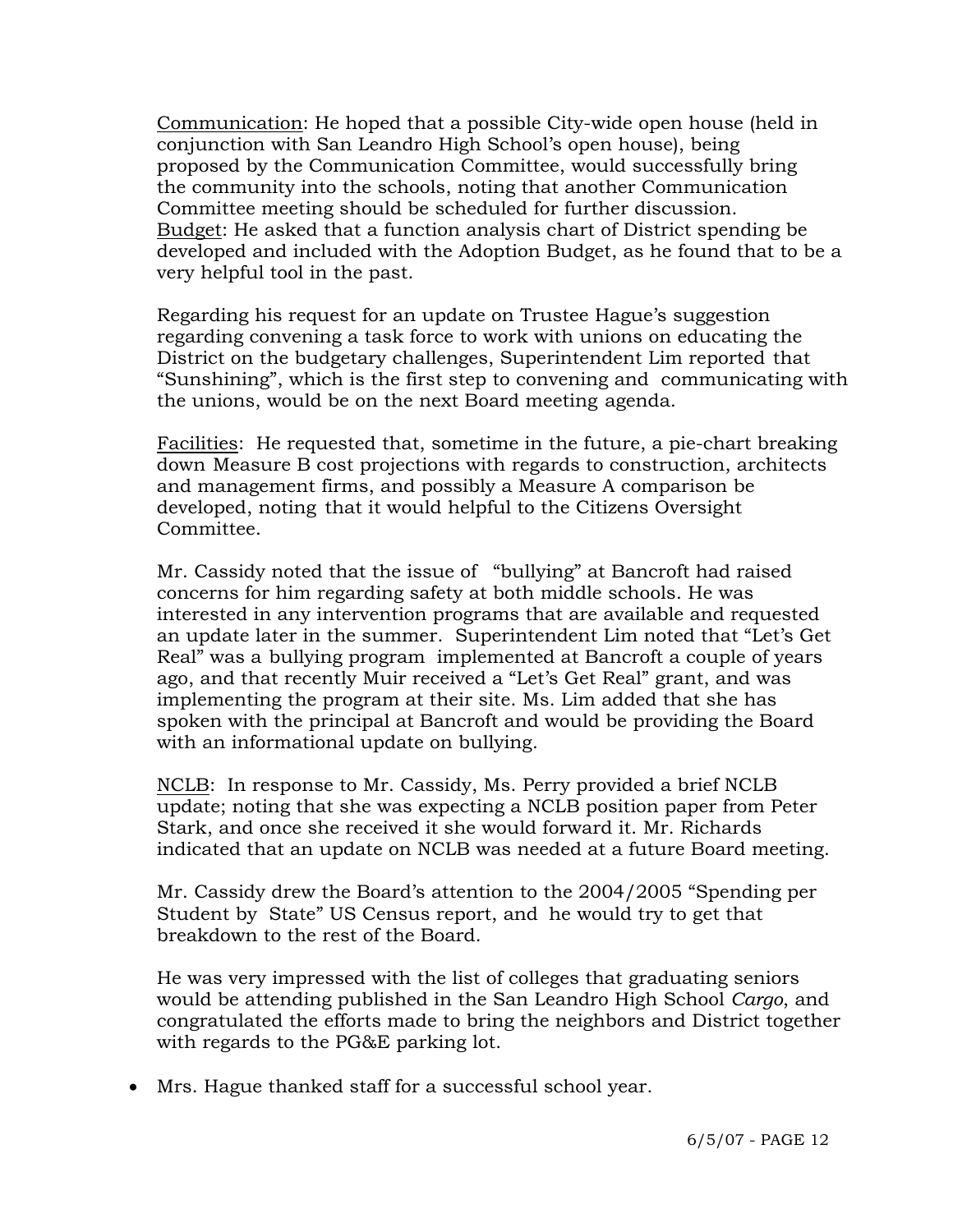• Mr. Richards reminded the Board that the next Board Finance Committee meeting would be June 18 at the District Office.